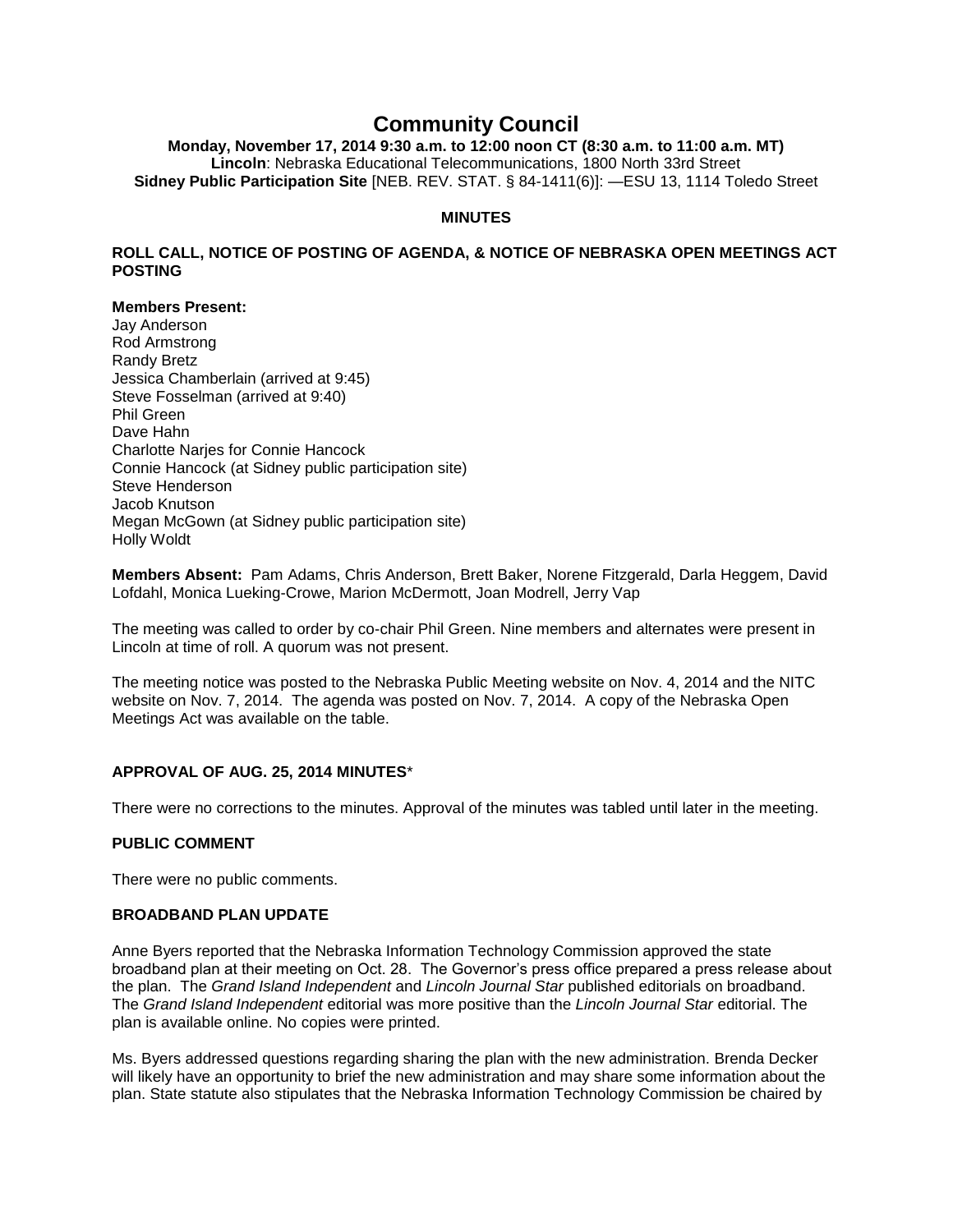the Governor or the Governor's designee. In the past, the Lieutenant Governor has chaired the NITC. There will likely be opportunities to brief the new chair on the broadband plan.

Members asked if any legislation was needed to implement the broadband plan. Ms. Byers stated that the plan doesn't directly call for any new legislation.

Jay Anderson commented he would like to identify areas of the state that are underserved and work with them.

## **APPROVAL OF MINUTES**

With the arrival of Jessica Chamberlain and Steve Fosselman, a quorum was present. Jay Anderson moved to approve the minutes. Randy Bretz seconded the motion. A voice vote was taken. All were in favor. **Members present in Lincoln:** J. Anderson, Armstrong, Bretz, Chamberlain, Fosselman, Green, Hahn, Narjes, Henderson, Knutson, and Woldt. **Members in Sidney (non-voting):** Hancock and McGown. **Members absent:** Adams, C. Anderson, Baker, Fitzgerald, Heggem, Lofdahl, Lueking-Crowe, McDermott, Modrell, and Vap.

#### **INTRODUCTION AND OVERVIEW OF THE INTERFACE SCHOOL** Shonna Dorsey

Shonna Dorsey is a co-founder and the Managing Director for Interface: the Web School [\(interfaceschool.com\)](http://interfaceschool.com/). Interface was founded in January 2014 as a way to address the need for skilled web developers. In Nebraska, there are .62 candidates per web developer job opening. Interface offers an intensive 10-week web developer training program. The tuition is \$7,000. Some scholarships are available to help with tuition. Short workshops are also offered on a variety of topics. Students include professionals transitioning to new careers, college students, and high school graduates seeking an alternative route to entering the tech field. First National Bank is sponsoring a group of employees. Program graduates have accepted roles from junior web developer to technical account executive with starting salaries ranging from \$30,000 to \$50,000 per year. Interface is partnering with the Boys and Girls Clubs of the Midlands on a youth developer training program. Shonna Dorsey also partners with Omaha Public Libraries to offer a free introductory workshop on web development monthly.

Connie Hancock commented that 4-H programs may be interested in partnering with Interface. Steve Fosselman from the Grand Island Public Library also expressed interest in a partnership.

## **MEMBERSHIP**\*

Phil Green moved to approve Shonna Dorsey's nomination to be a member of the Community Council. Steve Henderson seconded the motion. A voice vote was taken. All were in favor. **Members present in Lincoln:** J. Anderson, Armstrong, Bretz, Chamberlain, Fosselman, Green, Hahn, Narjes, Henderson, Knutson, and Woldt. **Members in Sidney (non-voting):** Hancock and McGown. **Members absent:** Adams, C. Anderson, Baker, Fitzgerald, Heggem, Lofdahl, Lueking-Crowe, McDermott, Modrell, and Vap.

## **NEBRASKA BROADBAND INITIATIVE NEXT STEPS**

The Nebraska Public Service Commission's broadband mapping and planning grant ends in January. Project partners have begun discussing how to sustain some of the project's components. The Public Service Commission has found funding within its budget to continue the broadband map and Mobile Pulse data collection until the end of this fiscal year. Ms. Byers asked members for their thoughts and recommendations on sustaining and continuing some of the project activities.

Members felt that the broadband conference was valuable. The Younes Conference Center in Kearney has been reserved for October 28-29, 2015. Registration fees covered about one-third of the cost of the